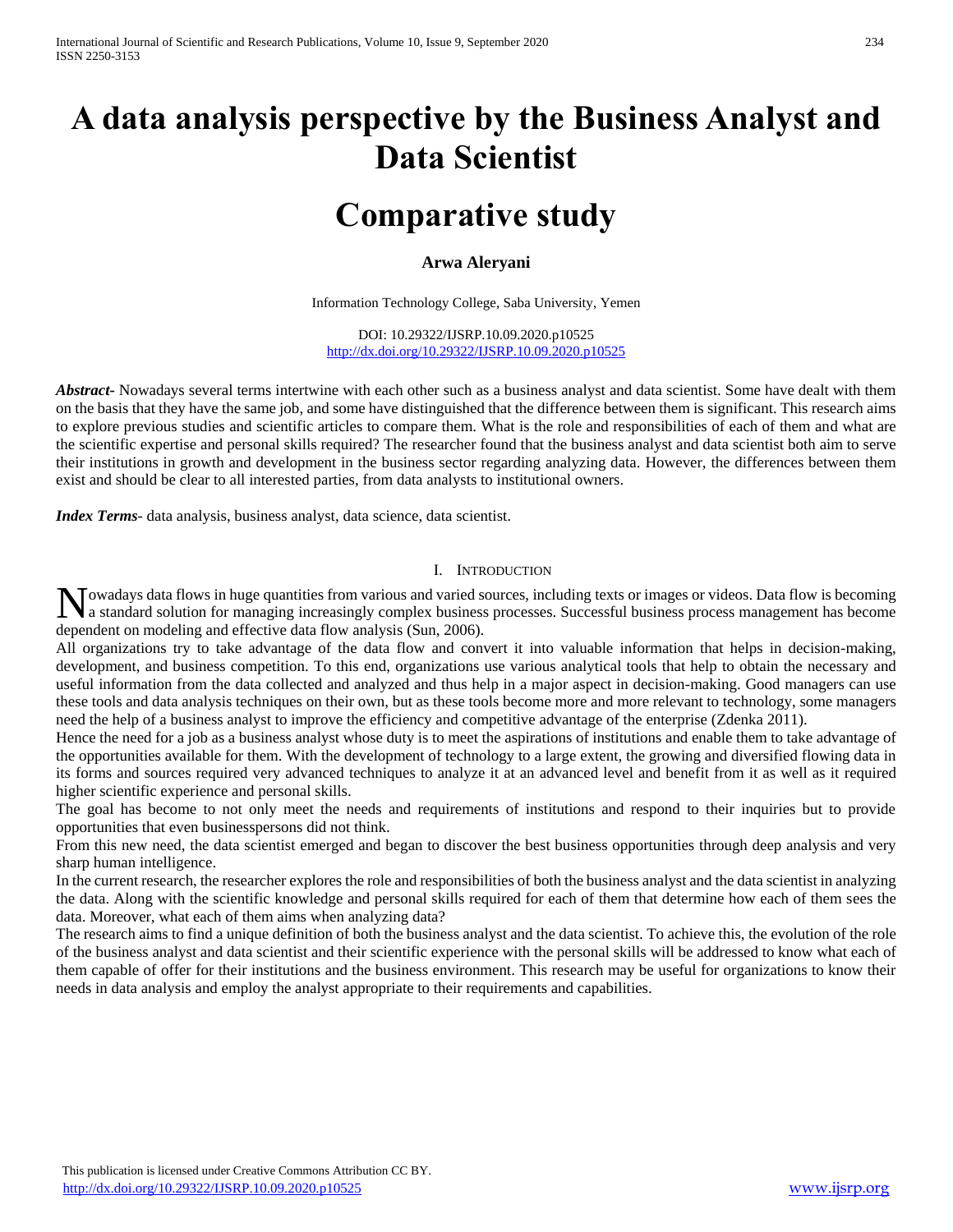## II. LITERATURE STUDIES

### *A. Data Analysis*

Data plays an important role in the growth of any organization. It is required a lot of analysis and research to understand data in its multiple patterns and including special skills to help understand its directions and infer how it will contribute to business growth. Data analysis can lead to the necessary improvement and changes in organizations' development growth and the capabilities to compete in the business environment.

The traditional data flow may come from basic customer records, historical stock price information, or sales movements. Recently, this flow reaches a huge amount of data flowing from the ever-increasing data in institutions and industries that use and produce big data. Besides data streamed through online channels, for example, Facebook, Google, LinkedIn, or financial trading data (Valchanov,2018). Charles says in his study (2019) that the analysis refers to dividing data into separate components for examination and audit. Therefore, data analysis is an important process to obtain from primary data useful information for decision-making. Data is collected and analyzed to give answers to questions of enterprise managers and to test hypotheses or verify the possibility. The Xia study (2015) also defined data analysis as the process of examining, purifying, transforming, and modeling data to discover useful information, to reach conclusions, and supporting decision making.

In Vashist's study (2010) the authors said that data analysis contains multiple aspects and approaches, including various techniques under a range of names, and is used in various fields of business, natural sciences, and social sciences. On the other hand, in the past several years, data analysis has rapidly increased in the language of common and current business.

Data analysis in a business environment is defined by Frue (2019) as a research tool for identifying business needs and proposing appropriate solutions to some related problems. The approach varies from improving project management and software to strategic planning. Besides, business analysis can be defined as the set of tasks and techniques used to act as a link between stakeholders to understand the organization's structure, policies, and operations and to propose solutions that allow an organization to achieve its strategic goals.

It should be noted that traditional data analysis, which is mostly done from the analysis of databases in the organization, has produced valuable and important information quantities, but this information over time has become the raw material for advanced analysis processes to know the behavior of the product or customers or other of the organization's interests. More data streams from various sources enabled data analysts to give more raw materials both within and outside the organization's activity to explore broadly the knowledge after collecting and cleaning up this big data using advanced tools in this analysis.

Many researchers have provided definitions of types of data analysis methods, including (Frue, 2019) , (Ajah, 2019)

- Descriptive Analysis: View historical data and describe what happened, and help identify a negative or positive event. Through which the researcher enables logical and realistic analysis of the effect of various variables on a specific phenomenon.
- Diagnostic Analysis: aims to determine the cause of something, can be done to find out the reason behind an event.
- Prescriptive Analysis: collects existing information from other types of data analysis and forms an organization's action plan to address the problem or decision.
- Predictive Analysis: This analysis helps make predictions about trends and behavior patterns. It uses many techniques taken from the data modeling statistics, data mining, artificial intelligence, and machine learning to analyze data in making future predictions.
- Cognitive Analysis: integrates a variety of applications to provide context and answers by collecting data from several different sources and examining in-depth unstructured data, providing decision-makers with a better understanding of their internal processes, customer preferences, and loyalty.
- Augmented Analysis: Provides robotic business intelligence using natural language processing and machine learning. It provides clear results that help in making daily decisions with a high degree of confidence.

### *B. Data Science*

Data science is a combination of skills in three main areas; expertise in mathematics, technology, and strong business acumen (Lo. n.d.). Data science is dominated by overlapping disciplines, which is based on the use of scientific methods, manipulations, algorithms, and systems to extract knowledge and ideas from the data in its two forms, whether structured or not structured. Data science also depends on machine learning techniques, artificial intelligence, and big data processing programs. It is considered a broad field and a mixture of several fields related to each other. It is focusing mainly on knowing and understanding the data that a particular organization has and using it to solve a problem or answer specific questions or provide recommendations derived from exploring the future and tips for management to improve the work or avoid problems, all by following the scientific well-known methodologies.

Sharma (2019) identified the predominantly data science uses for decision-making and predictions using predictive causal and guideline analyzes (predictive as well as decision science) and machine learning when there are no parameters based on which can make predictions, hidden patterns must be found within a set data to make meaningful predictions. The most frequently used algorithm for pattern detection is aggregation.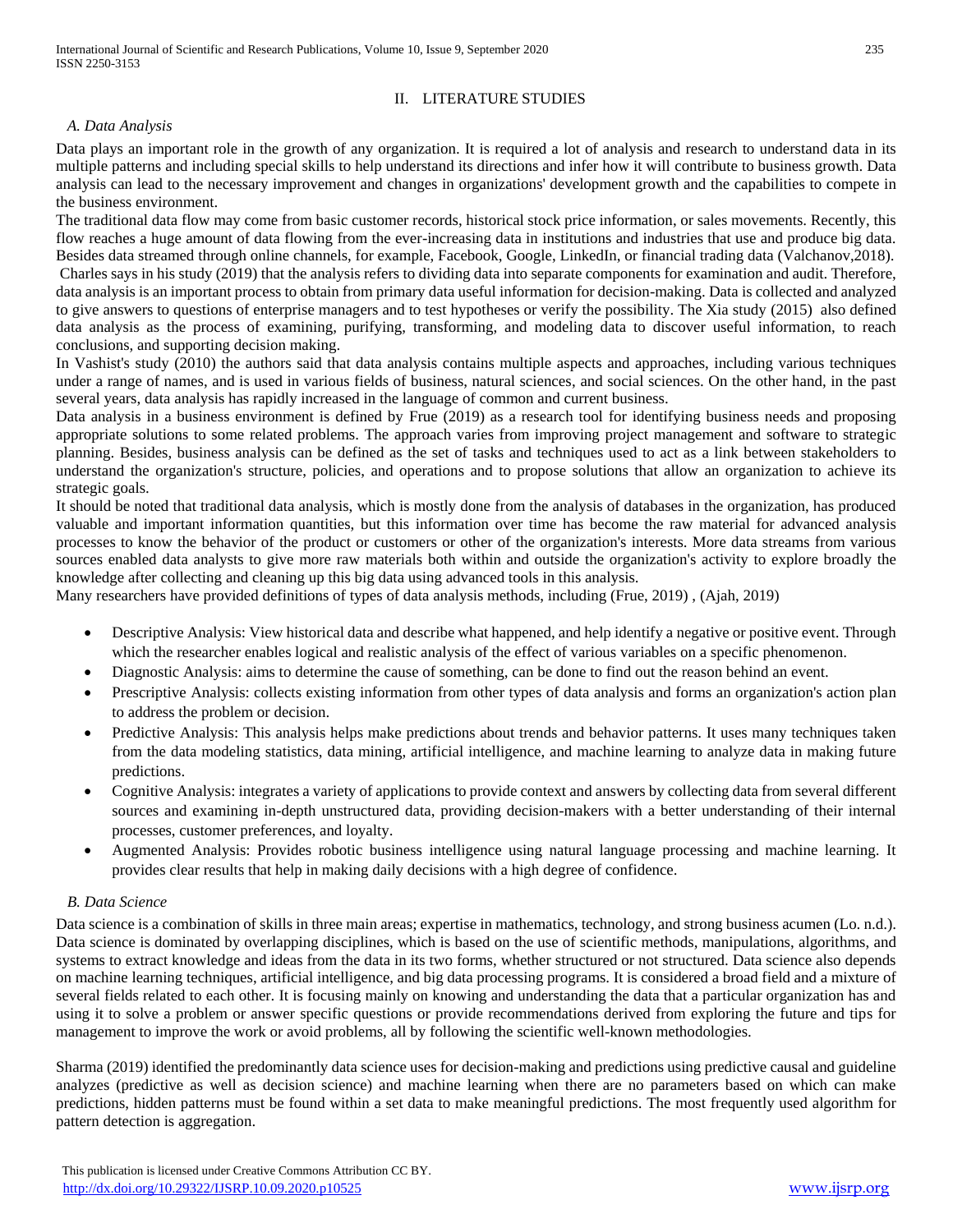## *C. Data Analyst*

In this section, previous studies and articles will be studied to know how the systems analyst has been defined, and what his responsibilities are, his/her scientific expertise and personal skills.

The business analyst should have obtained a bachelor's degree in business administration or one of the business analysis programs. Some certifications will be required for professional business analyst such as Certified Business Analysis Professional or Professional in Business Analysis or Certified Analytics Professional.

Business analyst has a good understanding of the technical knowledge whose main focus is to identify opportunities for improving business operations. He/she uses technology to solve problems affecting productivity, distribution, and revenue. Business analysts work requires a high degree of specialized skills to solve business problems through a variety of typical job duties. In other words, the business analyst acts as a link between technology and business. He/she must have a broad understanding of the market and be interested in difficult questions to get value for money and add value to industry innovations.

The business analyst performs business data analytics tasks, regardless of job title or organizational role. The business analyst plays a major role in ensuring that technology is used appropriately to achieve the organization's goals (Richards, 2014). Moreover, the business analyst is somewhat of a vague job title, which can reflect many different roles like data analyst, marketing analyst, operations analyst, financial analyst, etc. He/she is a vital link between information and work. It can be said that a business analyst protects users and IT from each other and plays the role of a mobile bridge for users and ditches for IT staff to enable them to understand each other (Vashist, 2010).

### **Scientific experiences and personal traits of a business analyst**

As the nature of business changes, the role of business analyst is also changed. Now required is to work not only as human reservoirs of the desires and requirements of users but also requires him/her to become inventors and creators and to be facilitators of such innovations to their clients and users. Thus, the shift is simply who applies what leaders want to discover new requirements. This can be accomplished by creative thinking, which is the most important skill of business analysts (Nguyen, 2008).

From a new perspective, creative thinking is a way to look at problems or situations that suggest unconventional solutions. Creative thinking can be encouraged through an informal process such as brainstorming and an organized process such as lateral thought (Shum, 2016). The business analyst is also characterized by logical thinking. This thinking includes high mental processes, in which the person is vital and active, and requires a structured knowledge store integrated into building the cognitive person, along with continuous attention to achieve the goal, and logical thinking begins with sensory experiences and then develops to low-level experiences of abstraction, then to more abstract experiences (Plessis, 2012).

The business analyst must also have good communication skills. This means he/she can facilitate business meetings, ask good questions, listen to answers, and understand what is being said. In today's world, communication does not always happen face to face. The ability to be powerful in a virtual environment via conference calls or web meetings are equally important (Brandenburg, n. d.). Convincing skill is another skill required by the business analyst. It means the ability that some people enjoy and that enables them to change the behavior, convictions of another person, or group towards another individual, group of individuals, events, or ideas, which are necessary skills for business analysts. Persuasion is often accomplished by conveying a certain message, feelings, information, or reasoning to the other party, or a mixture of it (Nazar, 2013).

According to (EDUCAB, n. d.) there are many tools and techniques for business analysts to use for data analysis process like Blueprint, Axure, Bit Impulse, etc.. That increased productivity and enable them to create very interactive prototypes and business analysts may not need deep technical knowledge they should be confident of a technical point of view in evaluating improvements, designing business cases and defining new standards or modifications to the project.

The most important business analyst tools can be identified as shown in Table 1.

|                             | Tool            | <b>Benefits</b>                                                                 |  |
|-----------------------------|-----------------|---------------------------------------------------------------------------------|--|
|                             | <b>Business</b> | BPMN is a graphical representation that allows the business analyst to specify  |  |
|                             | <b>Process</b>  | business processes in a business process model.                                 |  |
|                             | Model and       |                                                                                 |  |
|                             | <b>Notation</b> |                                                                                 |  |
|                             | (BPMN)          |                                                                                 |  |
| $\mathcal{D}_{\mathcal{A}}$ | <b>Business</b> | BPEL is a prominent form of contracting agreement in the construction industry. |  |
|                             | <b>Process</b>  |                                                                                 |  |
|                             | Execution       |                                                                                 |  |
|                             | Language        |                                                                                 |  |
|                             | <b>BPEL</b> )   |                                                                                 |  |

### **Table 1: business analyst tools**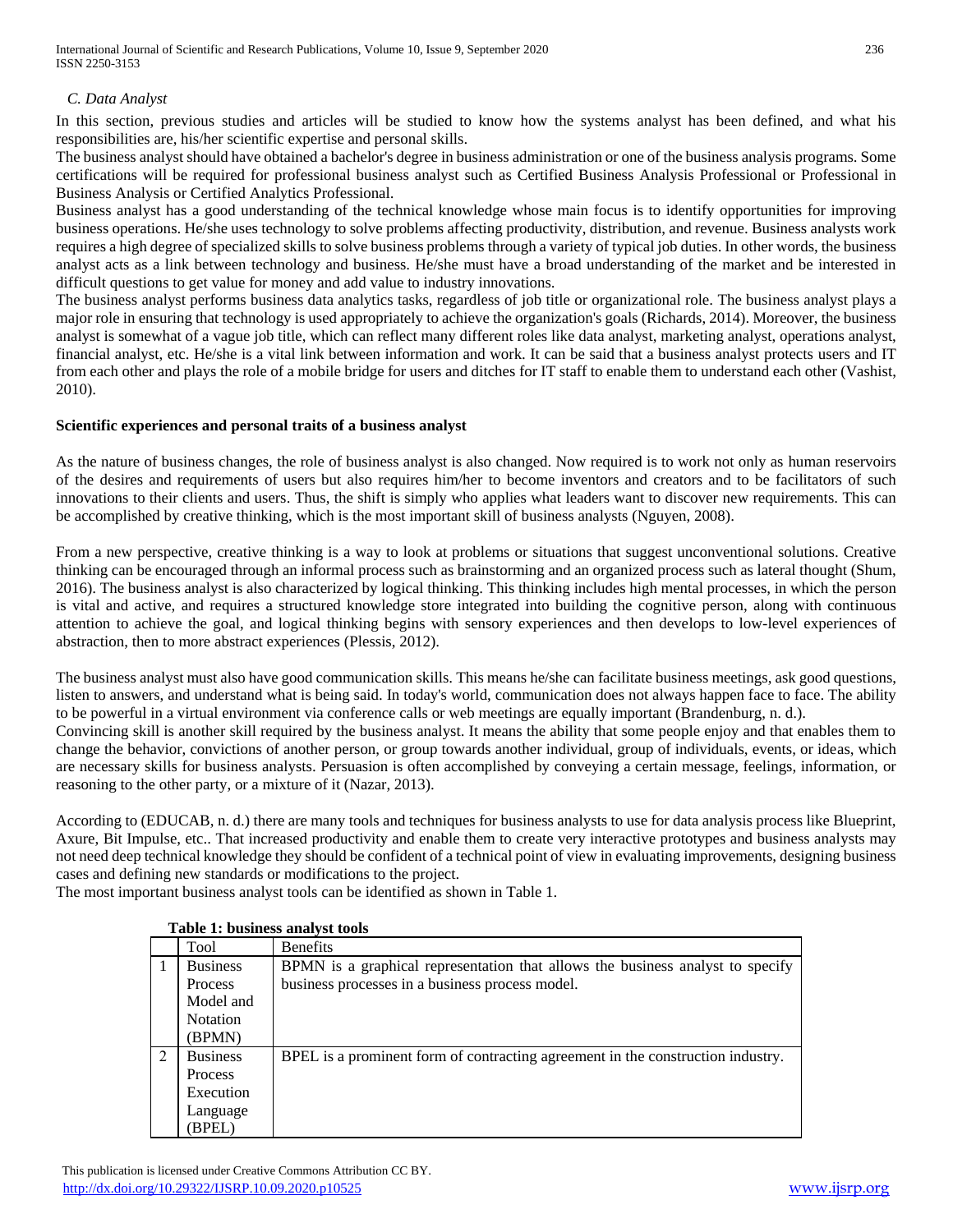| $\mathbf{3}$   | Service-<br>Oriented<br>Architecture         | SOA is an XML-based language that allows web services in a service-oriented<br>architecture (SOA) to interconnect and share data.                                                                                   |
|----------------|----------------------------------------------|---------------------------------------------------------------------------------------------------------------------------------------------------------------------------------------------------------------------|
| $\overline{4}$ | (SOA)<br>Blueprint                           | Blueprint is essentially a collection of services. The communication can involve                                                                                                                                    |
|                |                                              | either simple data passing or it could involve two or more services coordinating<br>some activity                                                                                                                   |
| 5              | Axure                                        | Axure is a reproduction of a technical drawing, allows the business analyst to<br>documenting an architecture or an engineering design, using a contact print process<br>on light-sensitive sheets.                 |
| 6              | Bit Impulse                                  | Bit Impulse is a kind of design tool that enables the business analyst to construct a<br>visual, interactive display of concept concepts that can be conveyed to the customer<br>/ leader or to a development team. |
| 7              | Online<br>Analytical<br>Processing<br>(OLAP) | OLAP is a business analytics tool made by BIT Impulse. It gives the business<br>analyst the great possibilities of data analytics in the application. It has advanced<br>ways of OLAP data visualization.           |

#### **Business analyst responsibilities**

The business analyst deals with work problems and performs daily valuations. He/she provides answers to a specific set of business questions asked. The business analyst is responsible for creating new models that support business decisions by working closely with the financial reporting and information technology departments to develop programs and strategies to increase imports and manage costs. Requires a solid understanding of organizational requirements and reporting, as well as a lot of experience associated with forecasting and financial analysis.

From the study (Sonteya, 2012) the responsibilities of the business analyst can be defined as follows:

- Show information about the organization's mission, vision, and goals.
- Provide insight into how the organization's approach is aligned with its priorities and then with operations.
- Awareness and ability to use process-modeling tools, such as BPMN, BPEL, OLAP, etc.
- Experience in personal relations and cooperation.
- Demonstrate practical knowledge of auditing.
- Carry out the ongoing research of market climate change to assist in the transformation process.
- Demonstrate awareness of change management.
- Discover the process's inability and work to find a solution.
- Take advantage of modeling techniques to achieve potential outcomes.
- Explain information about SOA and BPEL related programs
- Discover relevant SOA programs for use in applications.
- Demonstrate a strong understanding of the service infrastructure.

Sonteya's article (2012) indicates job description for a business analyst, according to Robert Half Technology which includes:

- Create a detailed business analysis, and identify problems, opportunities, and solutions for business.
- Budgeting and forecasting.
- Planning and monitoring.
- Analysis of variance.
- Reports preparation.
- Identify business requirements and communicate them to stakeholders.

In Chatterjee study (Chatterjee, 2019) she lists the following responsibilities:

- Engage with existing and potential clients and assist them in approving products and solutions to meet their business requirements.
- Ensuring consistent growth in product awareness, adoption and use by customers.
- Highlight product concepts and solutions through presentations, demos, user preaching, and effective documentation.
- Leading discovery sessions with information technology and business leaders to understand the client's business goals and needs.
- With an excellent understanding of product features and related technologies, the solution is designed to best meet customer requirements.
- Proactively create documentary files like business cases, usage scenarios, solution diagrams, common questions, meeting notes, etc.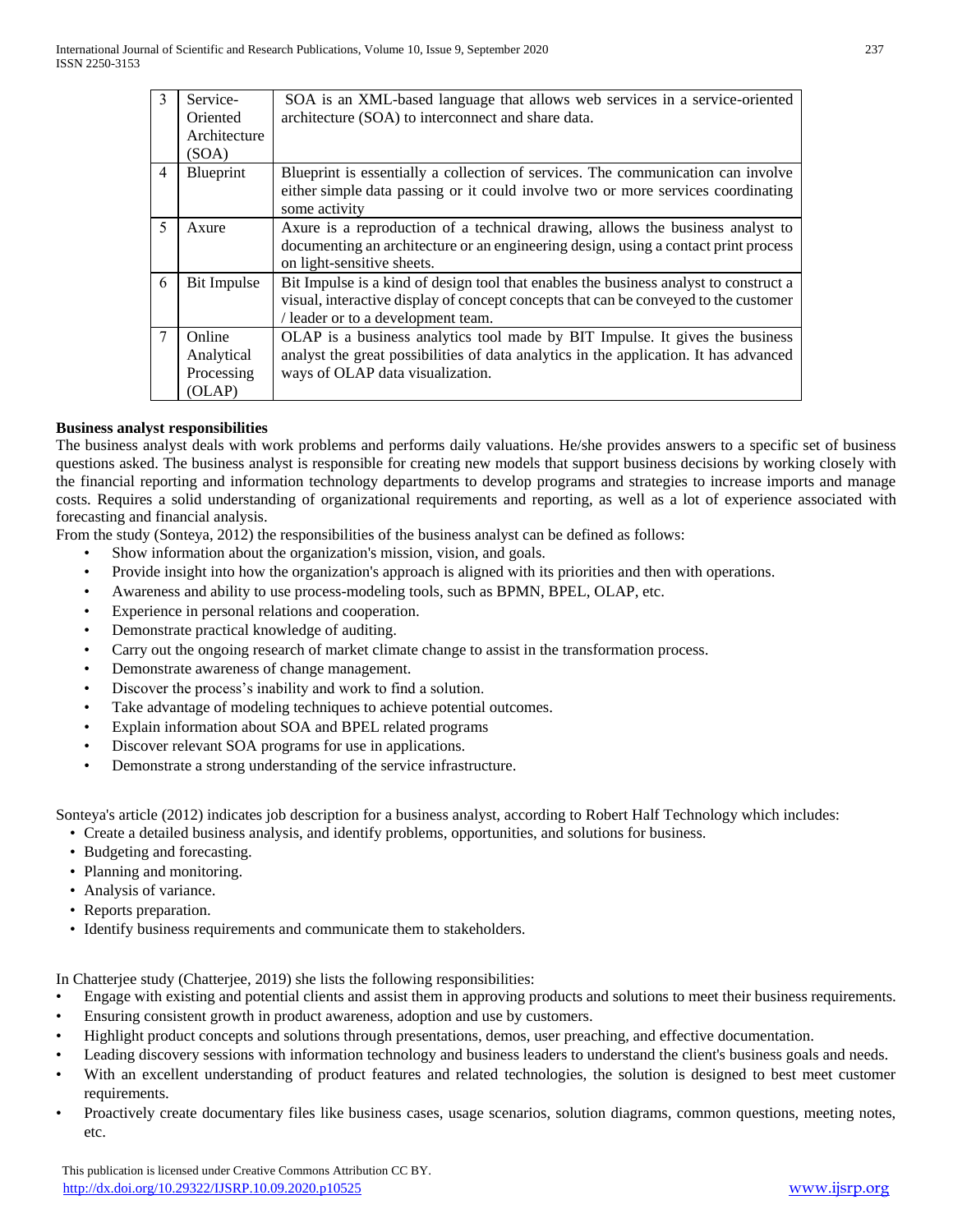- Leading other client success teams to ensure the successful completion of the project milestones for production and the initial stage of the project.
- Communication, progress, expectations, and escalation of awareness and solution problems.
- Training and customer support and promoting the adoption and use of solutions.
- Provide regular and adequate user comments and feedback to the product team.

## *D. Data Scientist*

It has already been said above that the need for more accurate and deep analyzes and the need to explore the future and raise the rate of achieving future expectations led to the emergence of the term "data scientist".

A data scientist is someone who has the task of working with a lot of data to extract useful insights either to fix business problems or reveal hidden trends and patterns that can be used to achieve business goals. He can predict the future using trends from the past, present, and, expected future (Villanova, 2018).

The data scientist has a bachelor's degree in the data science program. Some certifications will be required for professional data scientist professionals such as a professional certificate in Data Sciences.

The data scientist revolves around a new technical discovery that can solve complex problems and extract facts using accurate statistics (EDUCAB, n. d.). He/she knows how to extract meaning and interpretation from data, using both statistics and machine learning methods and methods. The data scientist spends a lot of time collecting and cleaning data because the data is usually never clean.

This process requires perseverance, familiarity with the world of statistics and software engineering skills, and is necessary to understand biases in data and to correct login outputs of code. Once the data scientist converts data into a form, the crucial part is exploratory data analytics, which combines visualization with a sense of data. Moreover, the data scientist has a unique knowledge of mathematics, technology, and business acumen skills. Data scientists work to extract ideas and develop information products at the primary database level. A common personality characteristic of data scientists is that they are deep thinkers with intense intellectual curiosity (Lo, n. d.).

### **Scientific experiences and personal traits of the data scientist**

Babu (2019) determined that data scientist needs to learn the latest software and advanced knowledge of machine learning and may need programming and should have detailed knowledge of mathematics and statistics. He/she must understand big data, store data, visualize data as well as machine learning (EDUCAB, n. d.). The data scientist must be expert in one or more of the most important programming languages including Python, R, Java, SQL, and Julia

The data scientist is characterized by intelligence, great scientific curiosity, and the ability to use the latest tools of scientific analysis to explore the flow of data. He/she tries to find new surprising innovative opportunities for employers that may achieve great strides in the field of competition in the labor market. Indeed, intellectual curiosity appears to be a vital feature of the data world. Stumm (2011) has defined scientific curiosity as the desire to recognize and appreciate more individuals, cultures, ideas, and concepts. Besides, this interest also stimulates investment of time and energy in the pursuit of knowledge.

Table No. 2 represents the most important scientific expertise that must be possessed by the data scientist as identified by the studies mentioned above.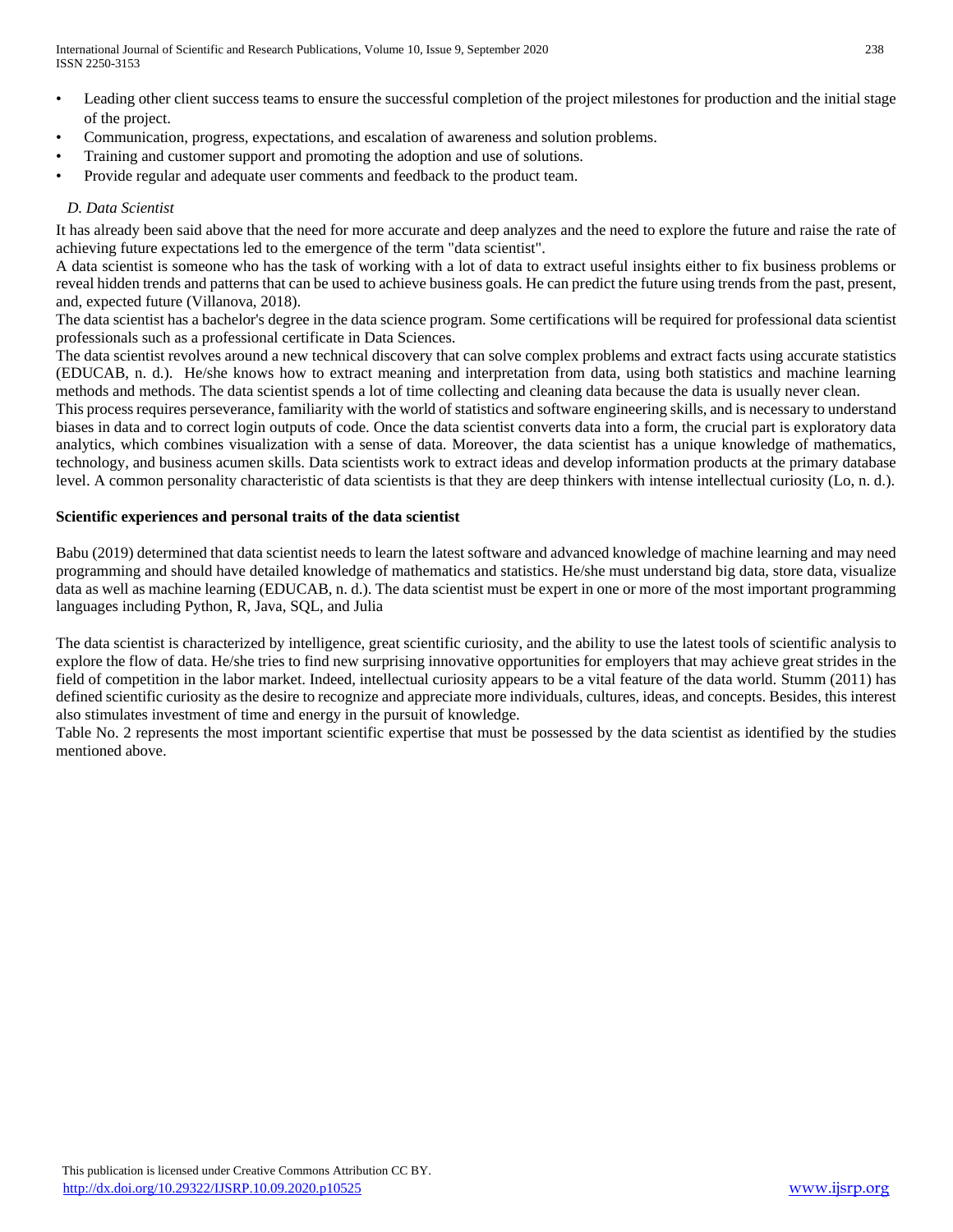|   | Tools              | <b>Benefits</b>                                                             |  |
|---|--------------------|-----------------------------------------------------------------------------|--|
|   | Machine learning   | Machine learning is the scientific study of algorithms and statistical      |  |
| 1 |                    | models. The data scientist uses it to let computer systems to perform a     |  |
|   |                    | specific task without using explicit instructions, relying on patterns and  |  |
|   |                    | inference instead.                                                          |  |
| 2 | Artificial         | Artificial intelligence is the intelligence possessed by machines, which    |  |
|   | intelligence       | helps tremendously in analyzing data in a very fast and accurate way.       |  |
| 3 | Data wrangling     | Data wrangling allows the data scientist transforming and mapping data      |  |
|   | (data munging)     | from one "raw" data form into another format to make it more appropriate    |  |
|   |                    | and valuable for analytics.                                                 |  |
| 4 | Big Data           | Big Data helps the data scientist to treats and analyze, systematically     |  |
|   |                    | extract information from, and deal with data sets that are too large or     |  |
|   |                    | complex to be dealt with by traditional data-processing application         |  |
|   |                    | software.                                                                   |  |
| 5 | Data warehousing   | Data warehousing is typically used to connect and analyze business data     |  |
|   |                    | from heterogeneous sources. It helps the data scientist to make use of      |  |
|   |                    | technologies and components which help the strategic use of data.           |  |
| 6 | Data visualization | It is a graphical representation of information and data. It helps the data |  |
|   |                    | scientist to use visual elements like charts, graphs, and maps, data        |  |
|   |                    | visualization tools to provide an accessible way to see and understand      |  |
|   |                    | trends, outliers, and patterns in data.                                     |  |
| 7 | Programing         | Python, R, Java, SQL, MATLAB                                                |  |
|   | languages          |                                                                             |  |

#### **Table 2: data scientist tools**

#### **Responsibilities of the data scientist**

The responsibilities of the data scientist as defined by Bandyopadhyay (2017):are as follows

- Framing the problem: by asking questions like who is the customer? How exactly does the customer ask the data scientist to solve his/her request? How can their vague request translate into a specific and concrete problem?
- Collection of primary data needed to solve the problem: Is this data still available? What pieces of data would be useful if so? Otherwise, what data do data scientists need? What kind of tools will you need to collect this data in a usable form?
- Data processing (data sparring): Real raw data is rarely used. Inaccurate data collection errors lost values , and many other problems the data scientist will have to deal with. The data scientist will first need to clean the data to convert it into a model for further analysis.
- Data exploration: What kinds of trends or clear correlations do data scientists see in the data? What are the high-level properties, and which of them is more important than others?
- Conducting in-depth analysis (machine learning, statistical models, and algorithms): this stage is where all advanced data analysis equipment is applied to monitoring high-value observations and forecasts.
- Communicate the results of the analysis: All analyzes of the data science and scientific results are of little use unless he/she can clarify what they mean to stakeholders clearly and convincingly. Data narration is vital and important.

In addition, O'Neil (2013) listed the following responsibilities of the data scientist:

- Identify data analytics problems that provide the greatest opportunities for the organization.
- Define correct data sets and variables.
- Collecting large groups of structured and unstructured data from various sources.
- Clean and validate data to ensure accuracy, completeness, and standardization.
- Develop and implement models and algorithms to extract large data stores.
- Analyze data to determine patterns and trends.
- Interpreting data to discover solutions and opportunities.
- Communicate results to stakeholders using visualization and other means.

From Chatterjee 's study ( 2019) he explained several responsibilities to the data scientist, including:

• Demonstrate and lead deep technical expertise in solving business problems in the real world by applying machine learning.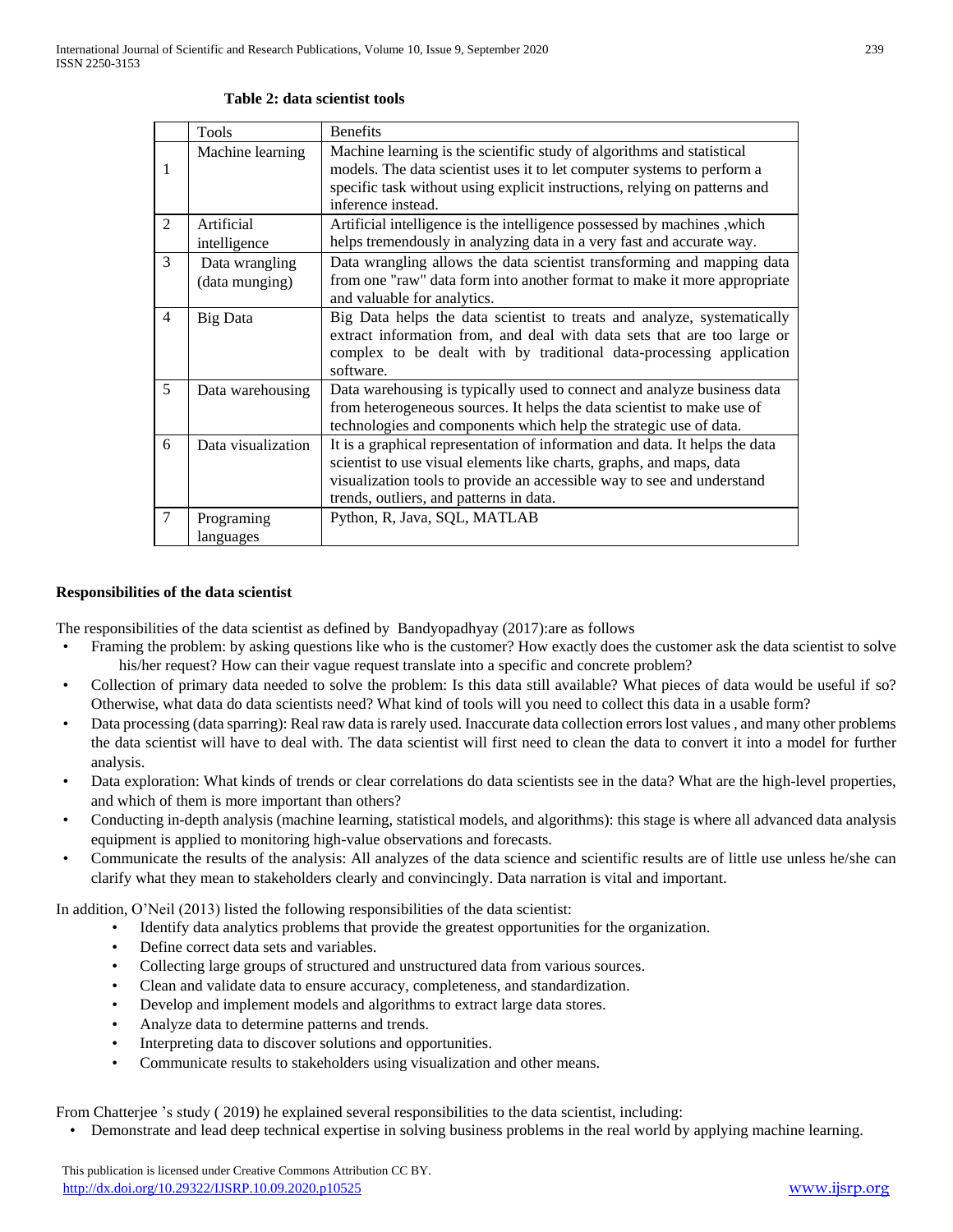- Collaborate with other team members inside and outside the data science team to create and deliver world-class data science products.
- Prepare monthly plans and prioritize requests from partner product teams.
- Partnering with the product team to create key performance indicators (KPIs) and new measurement methodologies.
- Translate data into actionable insights for stakeholders.
- Automate reporting for weekly business metrics, and define areas of opportunity to automate and expand custom analyzes.

## III. RESEARCH METHODOLGH

The current research aims to find the distinguished definition by finding out the difference and similarities between business analysts and data scientists concerning their scientific expertise, personal skills, and responsibilities. To achieve this goal, the comparison method is used because it is best suited for research purposes. The comparison method relies on monitoring and extrapolating the published and related intellectual production. It is the work of comparing two or more things to discover something about one or all of the many things that are compared (Jochen, 2004). The researcher searches in literary studies to find the definitions, scientific experiences, responsibilities, and personal skills required for both the business analyst and the data scientist to find a unique definition for them. It was found that most of the research and articles that were studied in this research were based on specific criteria for comparison. Common standards between them can be determined as follows: scientific experience, personal skills, and responsibilities.

Previous studies and scientific articles have studied these differences and identified them in general, however current research seeks to find the distinct differences between the business analyst and the data scientist to come up with a definition that distinguishes them from each other.

## IV. DISCUSSION AND ANALYSIS

Table No. 3 Shows the most distinguishing differences between the business analyst and the data scientist as well as the similarities. The most important resemblance between them lies in the goal or purpose of their work as both the business analyst and the data scientist aim to support and assist corporate leaders in making appropriate decisions regarding development and competition.

The business analyst begins the analytics process from the reality of the questions or requests that are asked and tries to link the leaders of the enterprise and technology to enable them to understand what technology can offer to them in addressing business problems and support the development of the organization.

While the data scientist begins to analyze data from the reality of the desire to explore the new and try to get opportunities for the organization that has not been fully seen or imagined yet. The data scientist develops his/her questions and tries to answer them through careful analyzes, patience, and scientific curiosity, and thus aims to discover unexpected opportunities.

A business analyst can study and analyze past and present data and find, for example, the movement of a particular product for the organization during a future period. On the other hand, data scientist, by using big data and deep analyzes, he/she can reach the movement of a specific product that has not been put on the market yet.

Both of them are characterized by good communication skills, the ability to solve problems, creative and critical thinking. Moreover, the ability to persuade business owners of the solutions or proposals that reach them. This enables them to solve the organization's problems and meet its requirements. In addition, the data scientist besides, characterized by acute intelligence and great scientific curiosity.

Both of them have good experience in mathematics, statistics, technology, business, and software engineering skills. The business analyst is considered an SQL expert. On the other side, the data scientist characterized by a deep understanding of machine learning.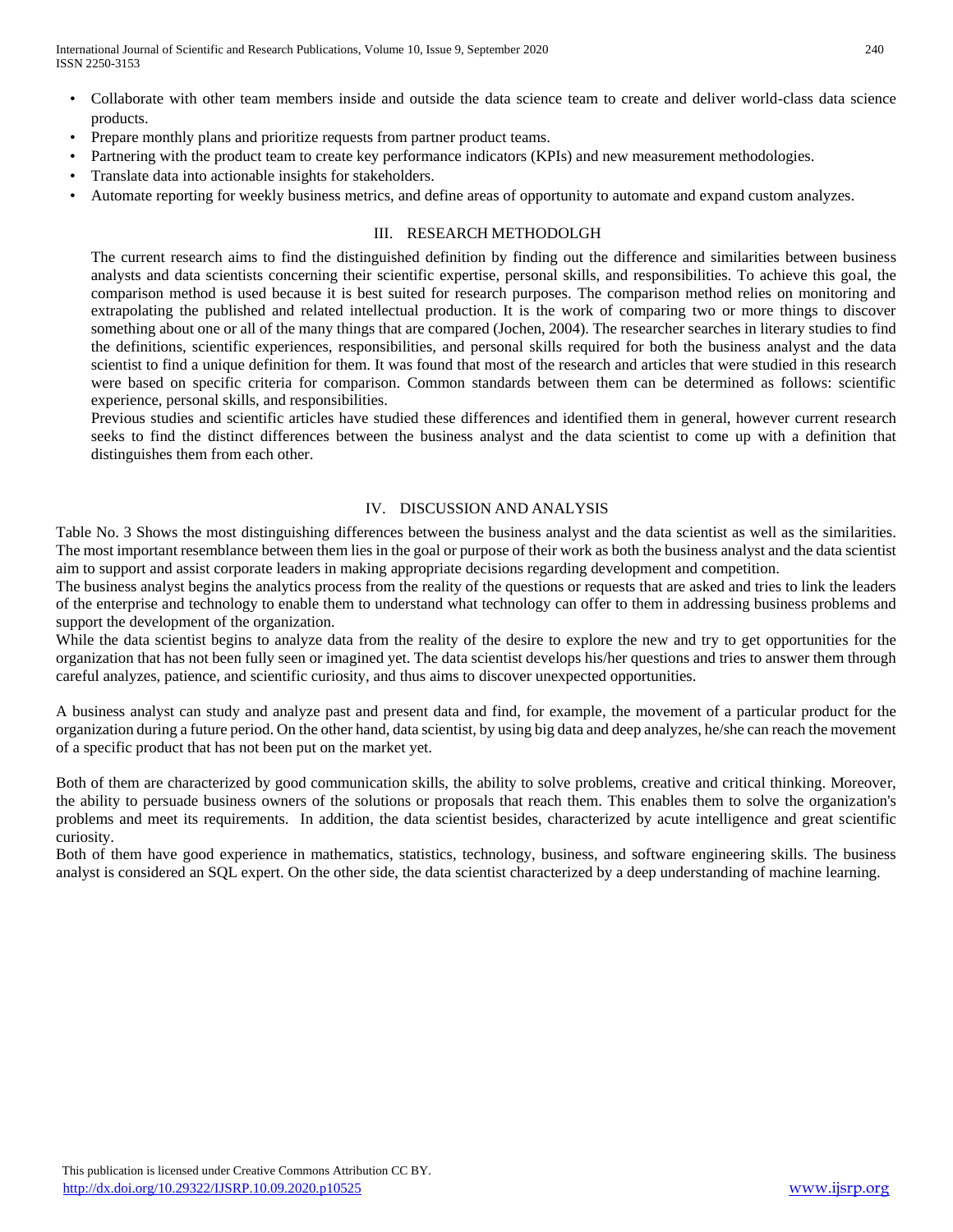| <b>Factors</b>                      | <b>Business Analyst (BA)</b>                                                                                                                | Data Scientist (DS)                                                                                                           |
|-------------------------------------|---------------------------------------------------------------------------------------------------------------------------------------------|-------------------------------------------------------------------------------------------------------------------------------|
| The main responsibility             | Corporation service                                                                                                                         | Corporation service                                                                                                           |
| The<br>additional responsibilities  | Acts as a link between<br>technology<br>and business leaders.<br>BA deals with work problems<br>and answers specific business<br>questions. | Predict the future using<br>trends from the past. DS<br>deals with business<br>problems and answers the<br>ungiven questions. |
| Personal attributes                 | Driven by creative thinking.                                                                                                                | Driven by intellectual<br>curiosity                                                                                           |
| Soft skills                         | Communication<br>skills, persuasion,<br>and problem-solving skills.                                                                         | Communication<br>skills, persuasion,<br>and problem-solving<br>skills.                                                        |
| Scientific experiences              | Experiences in mathematics,<br>statistics , technology , business<br>, and software engineering<br>skills.                                  | Deep experience<br>in mathematics, statistics,<br>technology ,business<br>acumen, and software<br>engineering skills.         |
|                                     | Spreadsheet Tools - Data<br>Visualization-<br>Blueprint-Axure -Bit<br>Impulse-Business intelligence-<br><b>BPMN-BPEL-SOA.</b>               | Machine Learning-data<br>warehousing-Data<br>visualization-Hadoop                                                             |
| Programming languages               | $Python - R - SQL - HTML -$<br>JavaScript                                                                                                   | $Python - R - SQL - Scala$                                                                                                    |
| The purpose of the data<br>analysis | To address the problems of the<br>organization.                                                                                             | To discover unexpected<br>opportunities for business<br>growth in the<br>organization.                                        |
| The focus during the<br>analyzing   | Data with trends in the past -<br>present.                                                                                                  | Data with trends in<br>the past - present<br>-predicting the future.                                                          |

**Table 3: Comparison between Business Analyst and Data Scientist**

Since this comparison is between human beings, there is no way for decisively separating responsibilities, scientific expertise, or personal characteristics. We cannot prevent the business analyst from developing him/herself and going beyond his/her previously defined role and providing brilliant proposals, and at the same time, we cannot expect everyone who graduates from data science programs to gain the data scientist's high capabilities from the first steps.

The data scientist gains the high capabilities by the continuing working and analyzing data and gets a deep experience by using scientific curiosity and gain the accumulated experiences and achievements and provide valuable opportunities for business that constitute a milestone in the development of the organization and can be added to his/her record.

The word "scientist" is a valuable word and it is given to the one who has given him/herself to science and delved into scientific knowledge in a specific field, meaning that knowledge in his/her specialization outweighs the habit. This can not be gained only after working hard and digging deeper into the field for years and making many achievements and building a broad experience that is the outcome of permanent work along with the sharp intelligence and scientific curiosity.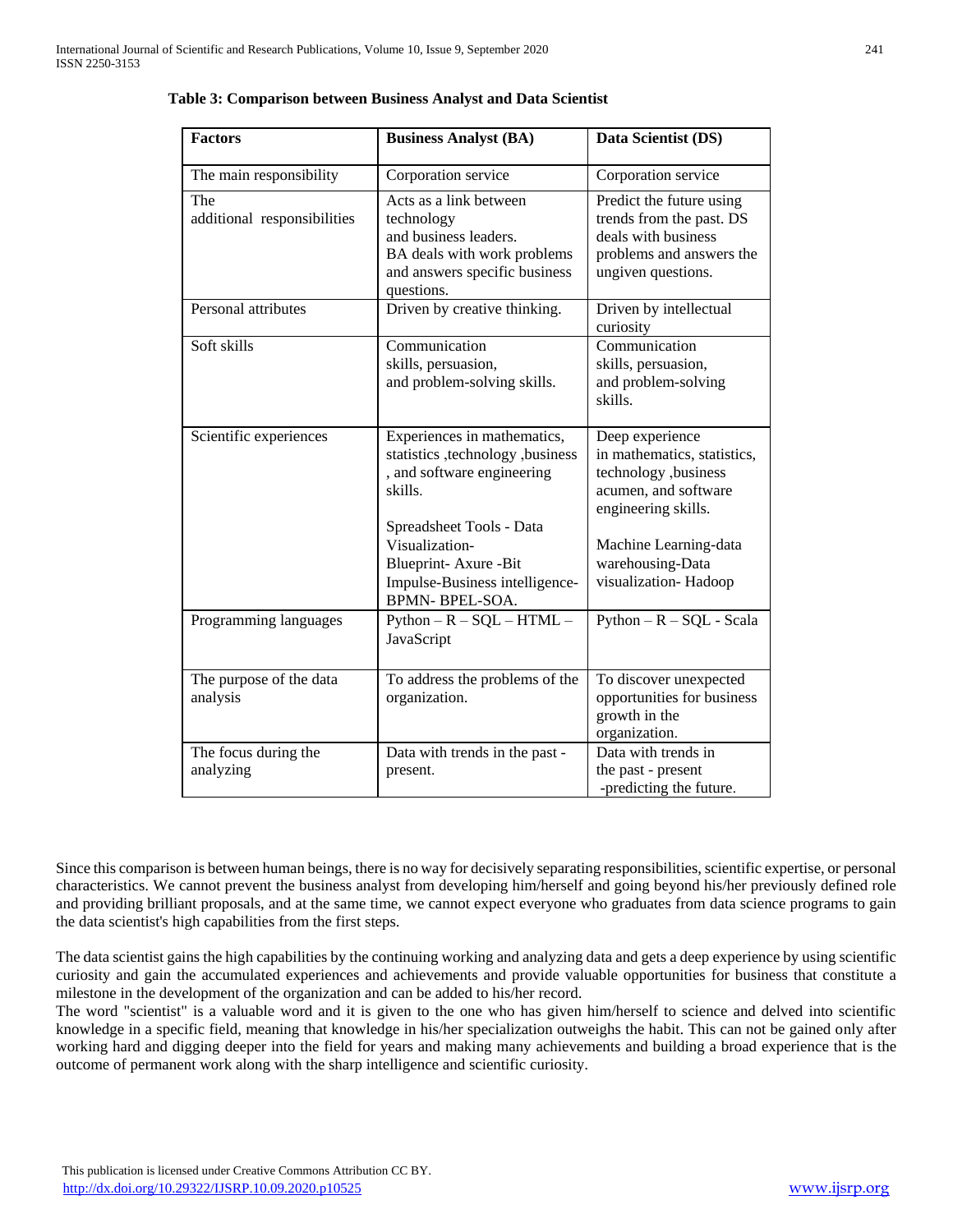International Journal of Scientific and Research Publications, Volume 10, Issue 9, September 2020 242 ISSN 2250-3153

To redefine both the business analyst and the data scientist according to what has been addressed, it could be said that:

- **Business analyst**: A person who graduated from one of the business analysis programs, with scientific experience in data analysis and in particular data modeling applications. He/she also has communication skills, persuasion, and creative thinking. Business analyst aims to solve business problems and provide appropriate suggestions to meet the requirements of enterprise leaders to develop business. He/she is the link between technology and business leaders to enable them to understand the benefits of technology and benefit from it. He analyses data from past and present trends.
- • **Data scientist**: A person who graduated from a data science program with scientific experience in data analysis, especially in machine learning. He/she has communication and persuasion skills and is characterized by logical thinking, scientific curiosity, and a high ability to analyze data patiently and carefully. He/she aims to provide unexpected opportunities for the organization's leaders to enable them to compete and rise to the top. Data scientist analyzes data from past and present trends, discovering and predicting future opportunities. He/she is characterized by a large sum of achievements, exploration of opportunities, and unexpected solutions.

Thus, the two previous definitions clearly distinguished the data scientist by having accumulated experience of unforeseen achievements and hidden opportunities discovered in the interest of the distinctive development and progress of the organization. To sum up, the business analyst sees the data analysis from the perspective trends in the past and present to support the organization's plans and answer the business questions, on the other hand, the data scientist sees the data analysis from the perspective trends in the past and present and future to discover unexpected opportunities for business growth.

#### **REFERENCES**

[1] Ajah, I. ; Nweke, H. (2019) Big Data and Business Analytics: Trends, Platforms, Success Factors and Applications, Big Data Cogn Comput. 2019, 3, 32; doi:10.3390/bdcc3020032

Available via <https://www.kdnuggets.com/2018/06/what-where-how-data-science.html>

- [2] Babu, A. (Jan 24, 2019) Top 8 Programming languages every data scientist should master in 2019, Big Data Made Simple, available via [https://bigdata](https://bigdata-madesimple.com/top-8-programming-languages-every-data-scientist-should-master-in-2019/)[madesimple.com/top-8-programming-languages-every-data-scientist-should-master-in-2019/](https://bigdata-madesimple.com/top-8-programming-languages-every-data-scientist-should-master-in-2019/)
- [3] Bandyopadhyay, R. (9 June 2017) The Data Science Process: What a data scientist actually does day-to-day, Springboard, available via <https://medium.springboard.com/the-data-science-process-the-complete-laymans-guide-to-what-a-data-scientist-actually-does-ca3e166b7c67>
- [4] Brandenburg, L. (n. d.) What Business Analyst Skills are Important for a New BA?, Bridging the Gap, avalible via [https://www.bridging-the-gap.com/business](https://www.bridging-the-gap.com/business-analyst-skills-important/)[analyst-skills-important/](https://www.bridging-the-gap.com/business-analyst-skills-important/)
- [5] Chatterjee, M. (Dec 11, 2019) Difference between Business Analyst & Data Scientist Great leaning- blog available via <https://www.mygreatlearning.com/blog/difference-between-business-analyst-data-scientist/>
- [6] Jochen, C. (2004) Defining comparative social policy, A Handbook of Comparative Social Policy. Edward Elgar Publishing
- [7] EDUCAB (n. d. ) Data Scientist vs Business Analyst, avaliable via<https://www.educba.com/data-scientist-vs-business-analyst/>
- [8] Frue, K. (Apr 1, 2019) Should You Use Business Analysis in Marketing? PESTLE Analysis available via <https://pestleanalysis.com/business-analysis-in-marketing/>
- [9] Judd, C. ; McCleland, G. ; Ryan, C. (1989) Data Analysis. Harcourt Brace Jovanovich. ISBN 0-15-516765-0.
- [10] Lo, P. (n. d.) What is Data Science? What is analytics? What is a data scientist?, DATAJOBS available vi[a https://datajobs.com/what-is-data-science](https://datajobs.com/what-is-data-science)
- [11] Nazar, J. (2013) The 21 Principles of Persuasion, forbes available via [https://www.forbes.com/sites/jasonnazar/2013/03/26/the-21-principles-of](https://www.forbes.com/sites/jasonnazar/2013/03/26/the-21-principles-of-persuasion/#7562732fa4c9)[persuasion/#7562732fa4c9](https://www.forbes.com/sites/jasonnazar/2013/03/26/the-21-principles-of-persuasion/#7562732fa4c9)
- [12] Nguyen, L.; Cybulski, J. (2008) Learning to Become A Creative Systems Analyst, to appear in Chapter 16, The PSI Handbook of Virtual Environments for Training and Education: Developments for the Military and Beyond.
- [13] O'Neil, C. ; Schutt, R. (2013) Doing Data Science. First edition, Publisher: O'Reilly Media; 1 edition (November 3, 2013).
- [14] Plessis, S. (Decmber 21, 2012.) Logical Thinking: A Learned Mental Process, Edublox Online Tutor Available vi[a https://www.edubloxtutor.com/logical-thinking/](https://www.edubloxtutor.com/logical-thinking/) [15] Pratt, M. ; White, S. ( 17 APRIL 2019) What is a business analyst? A key role for business-IT efficiency available via
- <https://www.cio.com/article/2436638/project-management-what-do-business-analysts-actually-do-for-software-implementation-projects.html>
- [16] Richards, D. ; Marrone, M. (2014) Identifying The Education Needs of The Business Analyst: An Australian Study, Australasian Journal of Information Systems, Volume 18 Number 2 , 2014
- [17] Sharma, H. (June 20, 2019) What Is Data Science? A Beginner's Guide To Data Science, Available via <https://www.edureka.co/blog/what-is-data-science/>
- [18] Shum, M. (2016) Creative Thinking Process, techstars available via https://www.techstars.com/content/community/creative-thinking-process/
- [19] Sonteya, T. ; Seymour, L. (2012) Towards an Understanding of the Business Process Analyst: An Analysis of Competencies, Journal of Information Technology Education: Research Volume 11, 2012
- [20] Stumm, S.; Hell, B.; Premuzic, T. (2011) The Hungry Mind -- Intellectual Curiosity Is the Third Pillar of Academic Performance, Perspectives on Psychological Science 6(6):574-588
- [21] Sun, S. ; Zhao, J. ; Nunamaker, J. ; Sheng, O. (2006) Formulating the Data-Flow Perspective for Business Process Management, Information System Research, Vol. 17 , no. 4
- [22] Valchanov, I. (2018) The What, Where and How of Data for Data Science. Available via <https://www.kdnuggets.com/2018/06/what-where-how-data-science.html>
- [23] Vashist, R.; McKay, J, and Peter, M.(2010). "The Roles and Practices of Business Analysts: A Boundary Practice Perspective" ACIS 2010 Proceedings. Paper 50. http://aisel.aisnet.org/acis2010/50

 This publication is licensed under Creative Commons Attribution CC BY. <http://dx.doi.org/10.29322/IJSRP.10.09.2020.p10525> [www.ijsrp.org](http://ijsrp.org/)